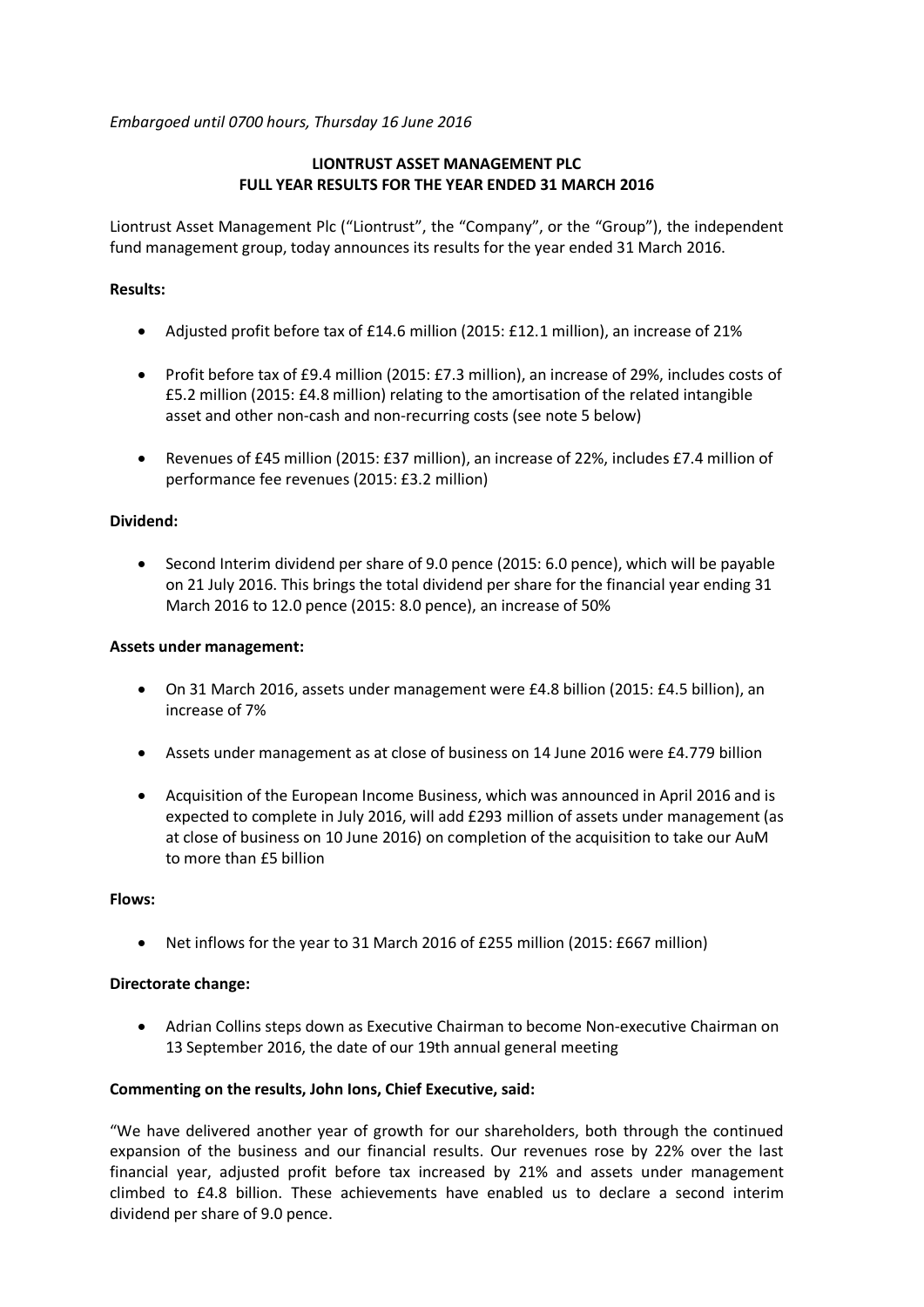"We broadened further our fund management capability during the financial year through the new Global Equity team and doubling the size of the Economic Advantage team. We have also agreed to acquire the European Income Business of Argonaut Capital Partners LLP, which would take our AuM above £5 billion and extend our equity income proposition even further.

"Finally, I would like to thank Adrian Collins for his contribution to the business over the last six years and I look forward to working with him in his new role as Non-executive Chairman."

## **For further information please contact:**

**Liontrust Asset Management 020 7412 1700**  John Ions, Vinay Abrol **www.liontrust.co.uk** Simon Hildrey – Head of Marketing & Distribution Strategy

**Numis Securities Limited 020 7260 1000** Charles Farquhar, Andrew Holloway

**Macquarie Capital (Europe) Limited 020 3037 2000** Advisory – Jonny Allison, Kavita Choitram Corporate Broking – Nicholas Harland, Nick Donovan

### **Chairman's Statement**

### Introduction

I am delighted to report that our company has enjoyed a successful year. We have delivered significant increases in revenues, profits, earnings and assets under management ("AuM"). This has led us to declare a second interim dividend per share of 9.0 pence, which brings the total dividend per share for the financial year ending 31 March 2016 to 12.0 pence. This represents 56% of adjusted diluted earnings per share (excluding performance fees).

The continued growth of your company and the momentum behind it is very pleasing given how competitive our industry is and some of the challenges facing all fund management groups. As an active asset manager, we have to show continually that we deliver added value to our clients and investors, both through the long-term performance of the funds and portfolios we manage and the service we provide. There will always be a place for active managers who can achieve this and the distinctive way in which our fund managers run money and explain it to our investors certainly aids our cause, especially during volatile periods for markets.

We also face challenges from outside our industry, including yet another year of political uncertainty. First, we had the Scottish Referendum, then the General Election last year and now we have the EU Referendum on 23 June. This is when the certainty of investment approach that we offer through our robust and repeatable processes stands us in particularly good stead with our investors. We will continue to focus on delivering the best performance we can over the long term and running money in the way our managers have told our clients they will do so.

The good news comes from the tailwinds behind our sector. People need investment management. On average, we are living longer and we cannot rely on the state to look after us throughout our retirement. Saving and investment, therefore, from as early an age as possible has never been more important. And with interest rates still at historical low levels, investors have to make their savings work as hard as possible and therefore will look for good investment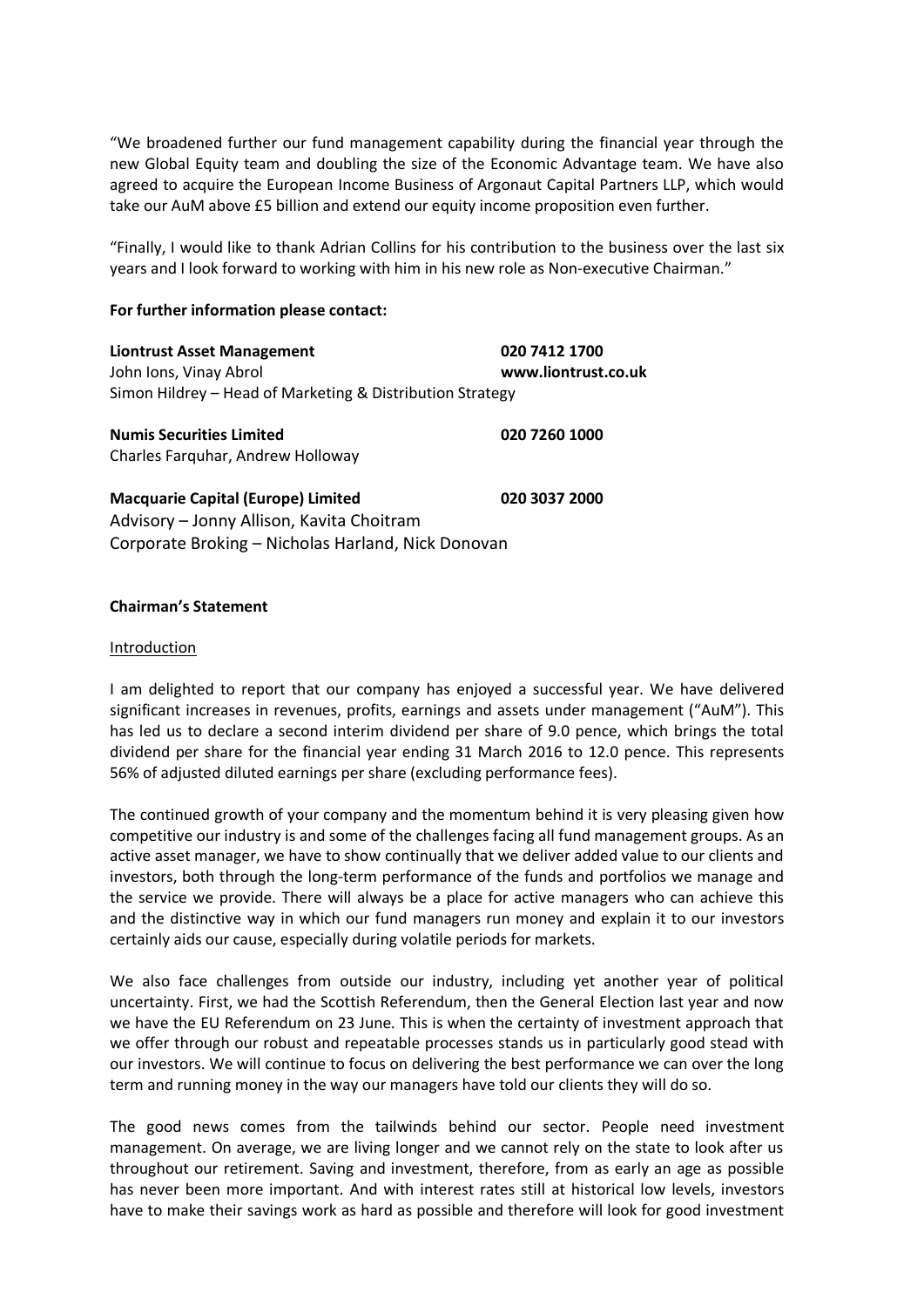management, including active managers. Our agreed acquisition of the European Income Business of Argonaut Capital Partners LLP enables us to continue to seek to expand our fund management capability to meet the needs of our clients.

Distribution is also key to achieving our ambitions, especially the further development of our brand and increased awareness among intermediaries and private investors. Our sponsorships of and partnerships with Oxford United football club, ZSL London Zoo and Sporting Heroes in the Daily Telegraph have produced notable successes this year. For example, Oxford United won promotion on 7 May from League Two to League One, beat Premier League team Swansea City in the Third Round of the FA Cup in January and played at Wembley in the final of the Johnstone's Paint Trophy on 3 April, all providing fantastic and broad awareness for Liontrust.

There are approximately 500 Asiatic lions left in the wild and we are helping ZSL London Zoo to secure a future for them by supporting their conservation work in India and helped to build the *Land of the Lions* exhibit, breeding centre and education hub, which was opened by the Queen on 17 March and opened to the public on 25 March.

After six years, I shall be moving from Executive to Non-Executive Chairman at the forthcoming Annual General Meeting. When I became Executive Chairman, your Company had posted an adjusted profit before tax of £796,000 and this year's results are on show. The share price has risen by 158% compared with the FTSE All-Share index which has returned 29% over the same period and we have restored the Dividend, which will be 12p for the full year.

I would like to thank our shareholders, customers and staff for all their support and I have every confidence that John and his team will deliver on all fronts.

## **Results**

Adjusted profit before tax was £14.623 million (2015: £12.102 million). Adjusted profit before tax is disclosed in order to give shareholders an indication of the profitability of the Group excluding non-cash (depreciation, intangible asset amortisation and share incentivisation related) expenses and non-recurring (professional fees relating to acquisition, cost reduction, restructuring, share incentivisation and severance compensation related) expenses ("Adjustments"), see note 5 below for a reconciliation of adjusted profit (or loss) before tax.

Profit before tax of £9.404 million (2015: £7.265 million) includes a loss of £5.219 million (2015: £4.837 million) of Adjustments.

## Dividend

The success in fund performance and distribution has resulted in an increase in revenues of 22% and a 21% increase in our adjusted profit before tax to £14.6 million. This has enabled the Board to declare a Second Interim dividend of 9.0 pence per share (2015: 6.0 pence) which will be payable on 21 July 2016 to shareholders who are on the register as at 24 June 2016, the shares going ex-dividend on 23 June 2016. The total dividend for the financial year ending 31 March 2016 is 12.0 pence per share (2015: 8.0 pence per share), an increase of 50% compared with last year.

Adrian Collins **Chairman 15 June 2016**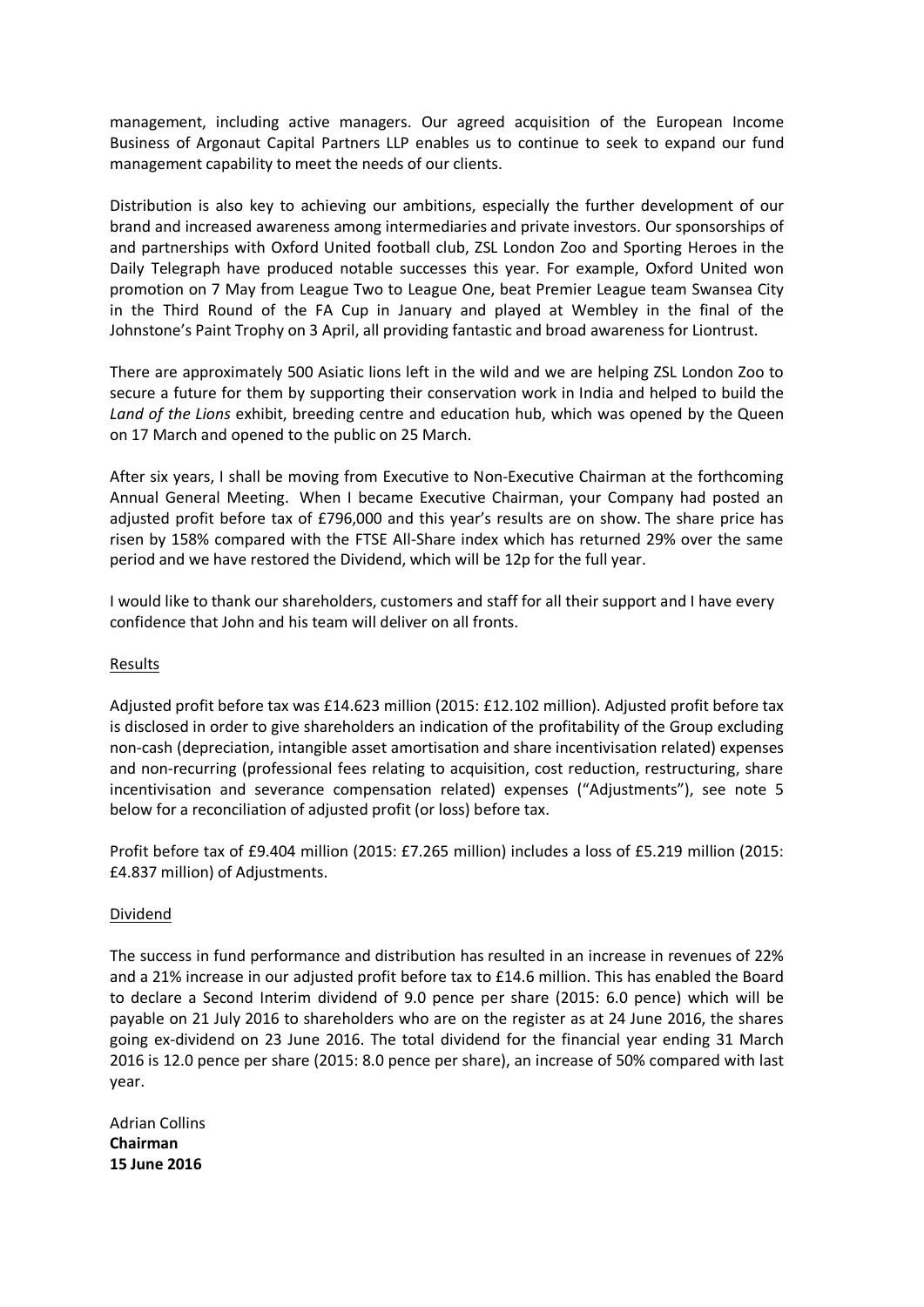## **Chief Executive's Statement**

#### Introduction

We have continued along our growth path with a sixth consecutive year of positive flows and AuM will be more than £5 billion once we have completed the merger of the European Income Business of Argonaut Capital Partners LLP.

This growth is testament to the quality and determination of the people at Liontrust. It is the people within the company who are our true assets and the success over the last few years is very much down to their vision and ability to execute our plans.

As important as the successes that are visible externally is the progress we have made in building the internal foundations. Over the last year, we have successfully implemented two major projects: our new Customer Relationship Management (CRM) and dealing systems. Both will play a crucial role in our future success and ensuring we continue to build a first class asset management business.

The liberalisation of the pension system has again highlighted the importance of long-term savings and the asset management industry is ideally positioned to fulfil this requirement. Investment funds will be the bedrock of all savings plans but we cannot take this opportunity for granted. The industry needs to ensure it provides the most suitable solutions to an often sceptical investment audience and this goal will be achieved through building trust and providing suitable propositions for different client requirements as much as price. To that extent, we welcome the FCA's Competition Review into the asset management industry. We have a first class savings industry and there is no reason why we should not continue to challenge it to ensure it remains so.

As part of our development of investment solutions, we have made strong progress with our Multi-Asset team, not only in terms of assets but also in client demand. Our range of risk targeted portfolios are ideally suited to meet different attitudes to risk, investment objectives and time horizons that are so important in enabling clients to achieve their investment goals, including a comfortable retirement.

Technological advances can often be heralded as game changers, with the recent excitement about robo-advice being an example. While I believe there is much that needs to be proven here - as any sports fan will tell you, a team that looks good on paper often fails to deliver on grass technological development will drive the future success of the industry and there is a requirement to deliver solutions to as broad a customer base and as efficiently as possible. In the immediate future, though, I see technology as an enhancer of existing skills and ensuring we provide the best possible communication to our clients. It is the broadening and deepening of client relationships that we are focused on, through timely, targeted, educational and helpful communication. Our client relationships are vital to the success of the business and understanding our clients is as equally important as our investment returns.

We have expanded our distribution internationally over the last year. This will be an important part of our future growth and against a challenging background the team is building a solid foundation with some early success.

We have further broadened our investment teams this year, which is a strategy we are committed to. Adding teams is in itself not a problem, the greater challenge is in finding ones that provide the rigorous investment process and discipline that we and our clients demand. We are not looking to offer every investment proposition, more to ensure we offer the best we can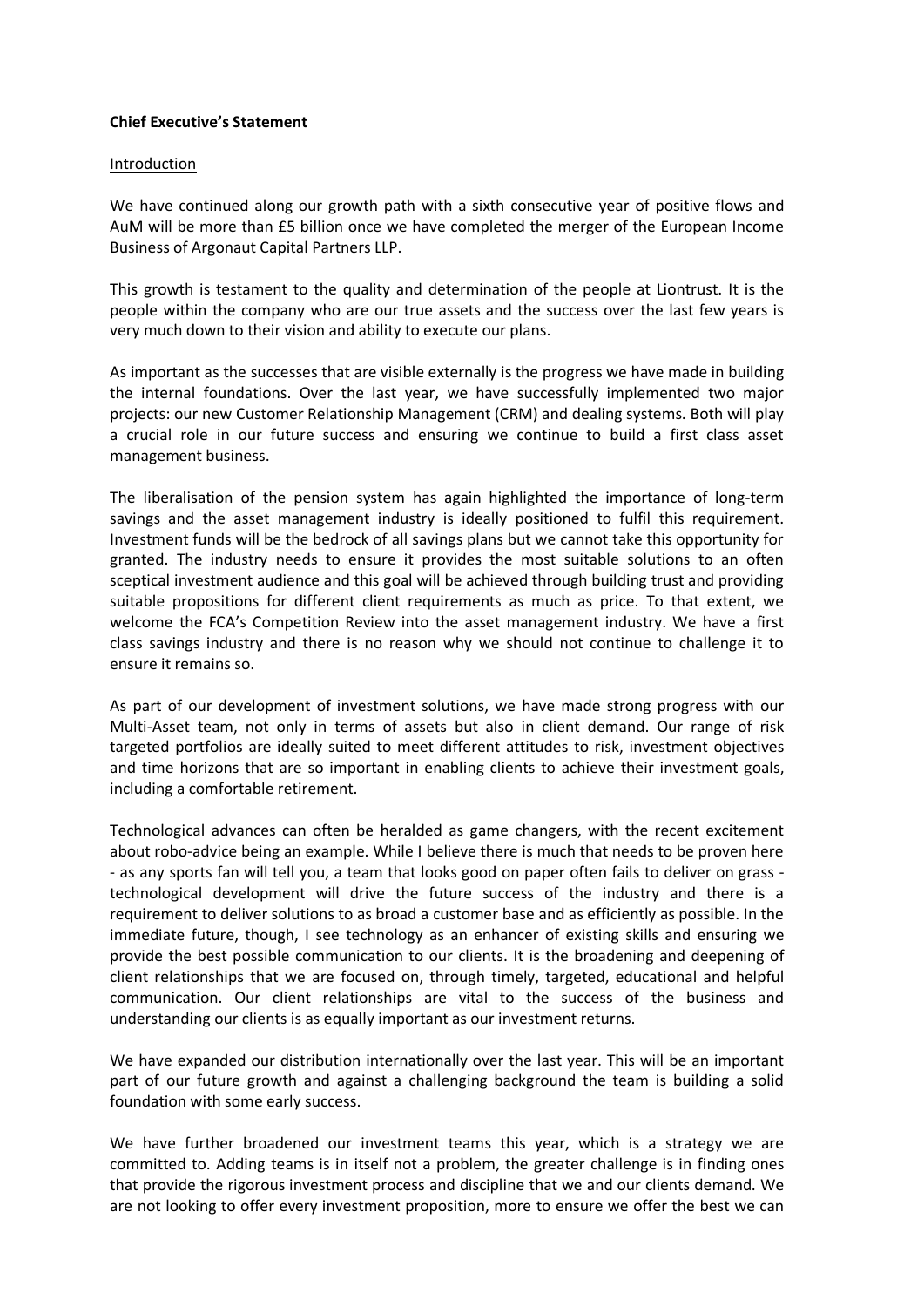in those chosen areas. The Global Equity team that we recruited last year met this criteria and our agreed acquisition of the European Income Business of Argonaut Capital Partners LLP will enhance further our equity income credentials and give us European as well as UK, Asia and Global income funds. The demand for income generation has never been greater and this theme will only continue to grow.

### Assets under Management

On 31 March 2016, our AuM stood at £4,791 million (2015: £4,494 million) an increase of 7% over the financial year. A reconciliation of AuM as at 31 March 2016 is as follows:

| <b>Process</b>           | <b>Total</b>  | <b>Institutional</b> | <b>UK Retail</b> | MPS* | <b>Offshore Funds</b> |
|--------------------------|---------------|----------------------|------------------|------|-----------------------|
|                          | $(\text{fm})$ | f(m)                 | f(m)             | (fm) | $(\text{fm})$         |
| <b>Cashflow Solution</b> | 776           | 540                  | 216              |      | 20                    |
| Economic Advantage       | 2,556         | 93                   | 2,422            |      | 41                    |
| Macro Thematic           | 969           | 364                  | 582              | ٠    | 23                    |
| Asia                     | 64            | ٠                    | 63               | ۰    | 1                     |
| <b>Structural Opps</b>   | 34            |                      | -                |      | 34                    |
| Multi-Asset              | 345           | 141                  | -                | 204  |                       |
| Indexed                  | 47            |                      | 47               |      |                       |
| <b>Total</b>             | 4,791         | 1,138                | 3,330            | 204  | 119                   |

\* Managed Portfolio Services are where we act as discretionary fund manager to a range of model portfolios which are marketed to advisory intermediaries in the UK.

#### Fund Flows

Liontrust recorded net inflows of £255 million in the financial year (2015: £667 million, which included £315 million of Institutional net inflows from a single client). A reconciliation of fund flows over the financial year is as follows:-

|                                   | Total<br>$\mathbf{f}$ m | <b>Institutional</b><br>$\mathbf{f}$ m | <b>UK Retail</b><br>$\mathbf{f}$ m | MPS*<br><u>£m</u> | <b>Offshore Funds</b><br>$\mathbf{f}$ m |
|-----------------------------------|-------------------------|----------------------------------------|------------------------------------|-------------------|-----------------------------------------|
| Opening AuM - 1 April 2015        | 4,494                   | 1,161                                  | 3,092                              | 156               | 85                                      |
| Net flows                         | 255                     | (48)                                   | 223                                | 54                | $26***$                                 |
| Market and Investment performance | 42                      | 25                                     | 15                                 | (6)               | 8                                       |
| Closing AuM - 31 March 2016       | 4,791                   | 1,138                                  | 3,330                              | 204               | 119                                     |

\*\*Includes a net outflow of £35 million in February 2016 in relation to the closure of the Liontrust Global Strategic Bond Fund.

#### **Outlook**

I believe we are well positioned to continue our success. I have often said that we do not have a magic wand to deliver success but if we continue to focus on doing the things we can effect as best as we can day in day out, we will succeed.

The last year has been successful in a challenging environment and I see our greatest achievement as having built the foundations on which to construct a great business. We believe that these foundations, along with offering distinct approaches to running funds and portfolios,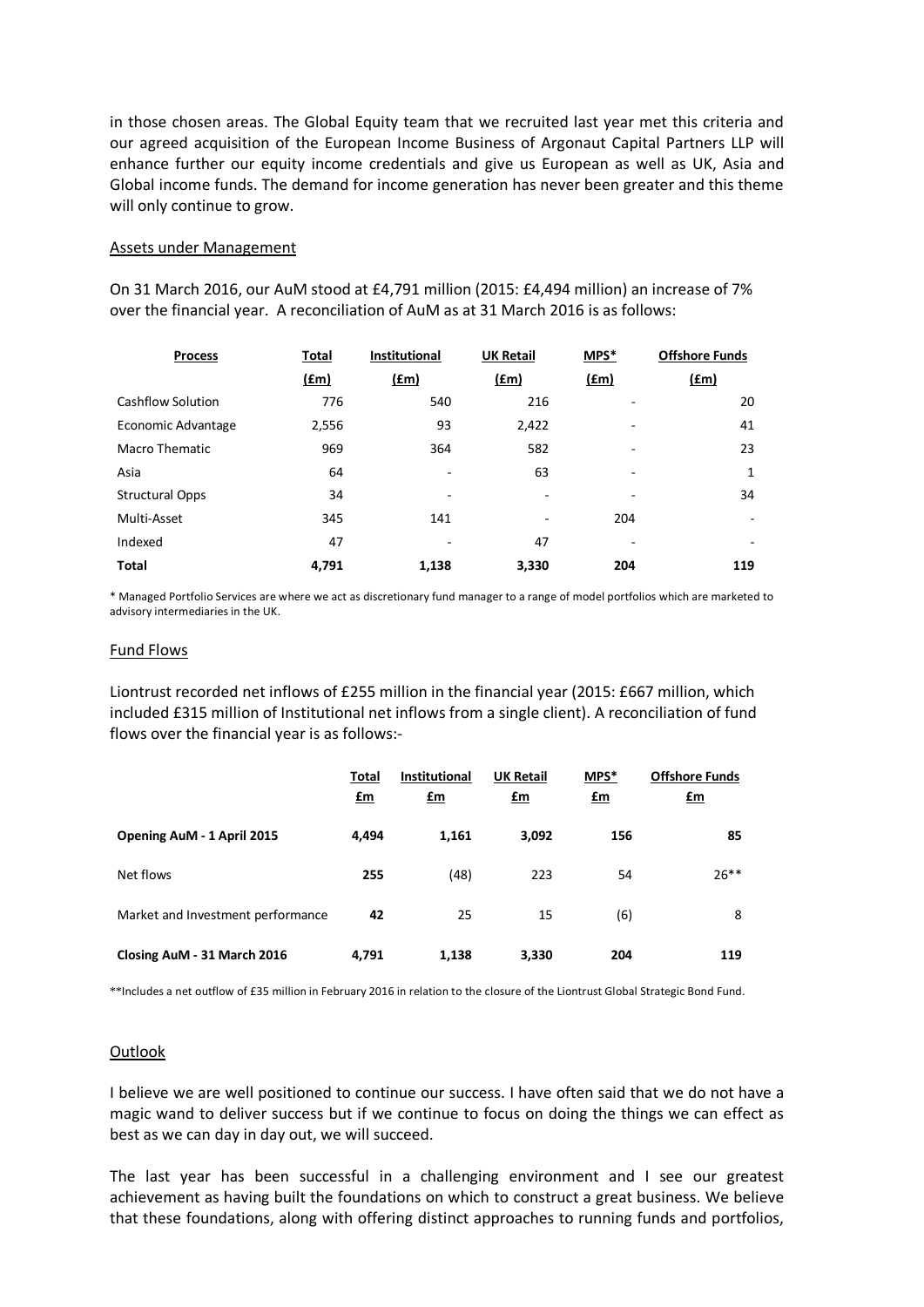providing value for money active management and communicating clearly and regularly with clients and investors in the ways and with the information they want, will enable us to continue to grow our company into the future.

John Ions **Chief Executive 15 June 2016**

## **Extracts from the Strategic Report**

## UK Retail fund performance

Our funds continue to deliver strong long-term performance. Seven out of eight of our UK unit trusts are in the first or second quartile of their respective sectors since launch or since the current managers took over the running of the funds.

|                                     | <b>Quartile ranking</b><br>$-$ Since<br>Launch/Manager<br><b>Appointed</b> | <b>Quartile</b><br>ranking -<br>5 year | <b>Quartile</b><br>ranking -<br>3 year | <b>Quartile</b><br>ranking -<br>1 year | Launch<br>Date/Manager<br><b>Appointed</b> |
|-------------------------------------|----------------------------------------------------------------------------|----------------------------------------|----------------------------------------|----------------------------------------|--------------------------------------------|
| Liontrust Macro Equity Income Fund  | 1                                                                          | 3                                      | $\overline{2}$                         | 4                                      | 31/10/2003                                 |
| Liontrust Macro UK Growth Fund      | $\mathbf{1}$                                                               | $\overline{2}$                         | $\overline{2}$                         | 4                                      | 01/08/2002                                 |
| Liontrust UK Growth Fund            | 1                                                                          | 2                                      | $\overline{2}$                         | 1                                      | 25/03/2009                                 |
| Liontrust Special Situations Fund   | $\mathbf{1}$                                                               | $\mathbf{1}$                           | $\overline{2}$                         | $\mathbf{1}$                           | 10/11/2005                                 |
| Liontrust UK Smaller Companies Fund | 1                                                                          | $\mathbf{1}$                           | $\mathbf{1}$                           | $\mathbf{1}$                           | 08/01/1998                                 |
| Liontrust UK Micro Cap Fund         |                                                                            | $\overline{\phantom{a}}$               | $\overline{\phantom{a}}$               | $\overline{\phantom{m}}$               | 09/03/2016                                 |
| Liontrust European Growth Fund      | $\mathbf{1}$                                                               | 3                                      | $\overline{2}$                         | $\mathbf{1}$                           | 15/11/2006                                 |
| Liontrust Asia Income Fund          | $\overline{2}$                                                             |                                        | $\overline{2}$                         | 3                                      | 05/03/2012                                 |
| Liontrust Global Income Fund        | 4                                                                          |                                        |                                        | 3                                      | 03/07/2013                                 |

Source: Financial Express, total return, bid to bid, to 31 March 2016 unless otherwise stated. The above funds are all UK authorised unit trusts (retail share class). Liontrust FTSE 100 Tracker Fund (index fund) not included. Liontrust Global Income Fund's investment objective changed to Global Income on 3 July 2013. Past performance is not a guide to the future; the value of investments and the income from them can fall as well as rise. Investors may not get back the amount originally subscribed.

## **Consolidated Statement of Comprehensive Income For the year ended 31 March 2016**

|         |              | Year<br>ended<br>31-Mar-16 | Year<br>ended<br>31-Mar-15 |
|---------|--------------|----------------------------|----------------------------|
|         | <b>Notes</b> | £'000                      | £'000                      |
| Revenue |              | 44,991                     | 36,821                     |

Cost of sales (57) (57) (57) (57) (58) (57) (58) (57) (58) (57) (57) (57) (57) (57)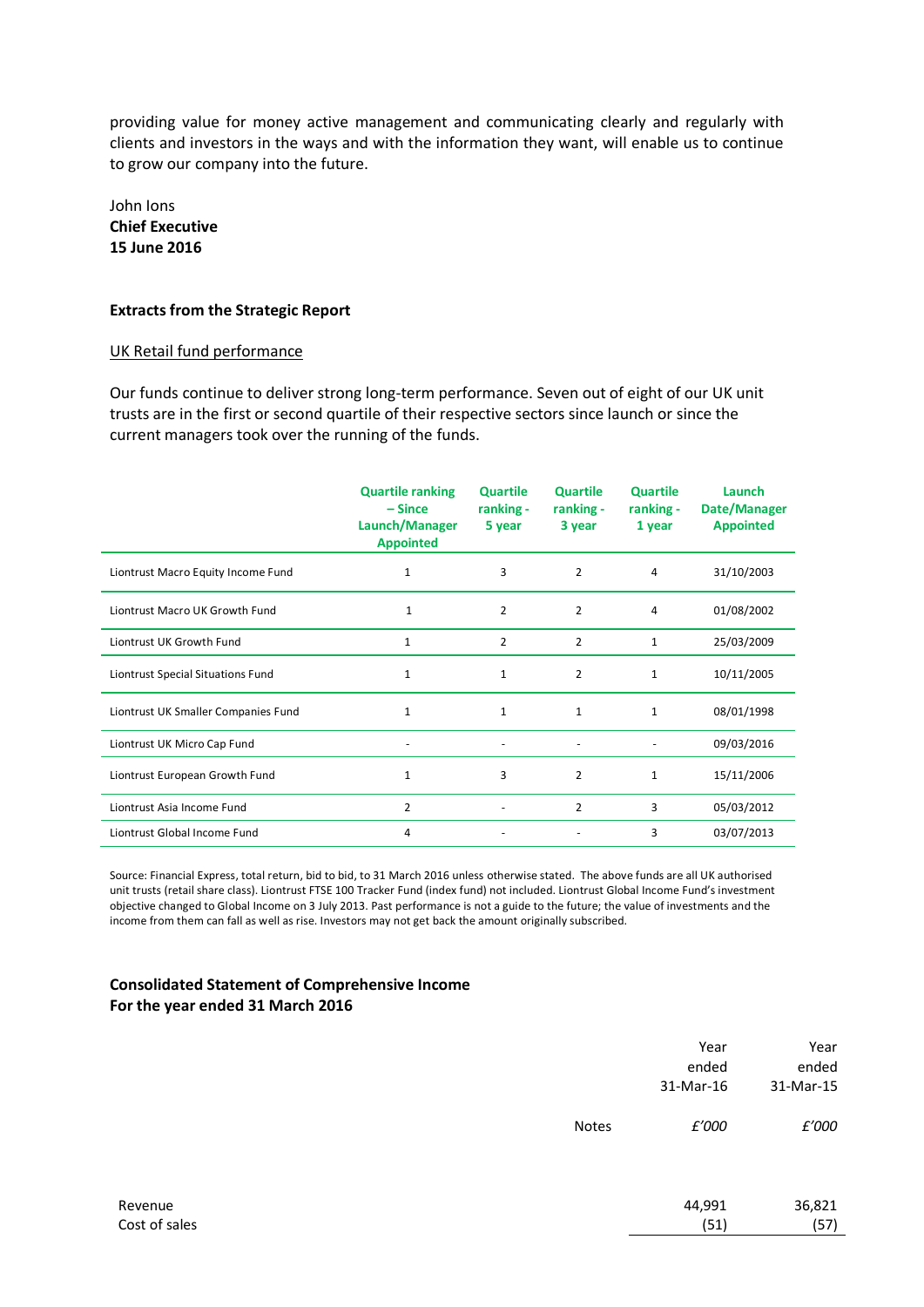| <b>Gross profit</b>                                | 3 | 44,940    | 36,764    |
|----------------------------------------------------|---|-----------|-----------|
| Realised (loss)/profit on sale of financial assets |   | (1)       | 2         |
| Administration expenses                            | 4 | (35, 551) | (29, 522) |
| <b>Operating profit</b>                            |   | 9,388     | 7,244     |
| Interest receivable                                |   | 16        | 21        |
| Profit before tax                                  |   | 9,404     | 7,265     |
| Taxation                                           |   | (2,094)   | (1,058)   |
| Profit for the year                                |   | 7,310     | 6,207     |
| Other comprehensive income                         |   |           |           |
| <b>Total comprehensive income</b>                  |   | 7,310     | 6,207     |
|                                                    |   | Pence     | Pence     |
| <b>Earnings per share</b>                          |   |           |           |
| <b>Basic</b>                                       | 6 | 16.48     | 14.61     |
| Diluted                                            | 6 | 16.06     | 13.58     |

The notes 1 to 10 form an integral part of this condensed consolidated financial information.

# **Consolidated Balance Sheet As at 31 March 2016**

|                                  | 31-Mar-16 | 31-Mar-15 |
|----------------------------------|-----------|-----------|
|                                  | £'000     | £'000     |
| <b>Assets</b>                    |           |           |
| Non current assets               |           |           |
| Intangible assets                | 2,550     | 4,998     |
| Property, plant and equipment    | 247       | 277       |
| Deferred tax assets              | 1,052     | 1,088     |
| <b>Total non current assets</b>  | 3,849     | 6,363     |
| <b>Current assets</b>            |           |           |
| Trade and other receivables      | 35,413    | 32,405    |
| <b>Financial assets</b>          | 139       | 242       |
| Cash and cash equivalents        | 18,967    | 16,393    |
| <b>Total Current assets</b>      | 54,519    | 49,040    |
| <b>Liabilities</b>               |           |           |
| <b>Current liabilities</b>       |           |           |
| Trade and other payables         | (31, 279) | (30, 969) |
| Corporation tax payable          | (911)     | (686)     |
| <b>Total Current liabilities</b> | (32,190)  | (31, 655) |
|                                  |           |           |
| <b>Net current assets</b>        | 22,329    | 17,835    |
|                                  |           |           |
| <b>Net assets</b>                | 26,178    | 23,748    |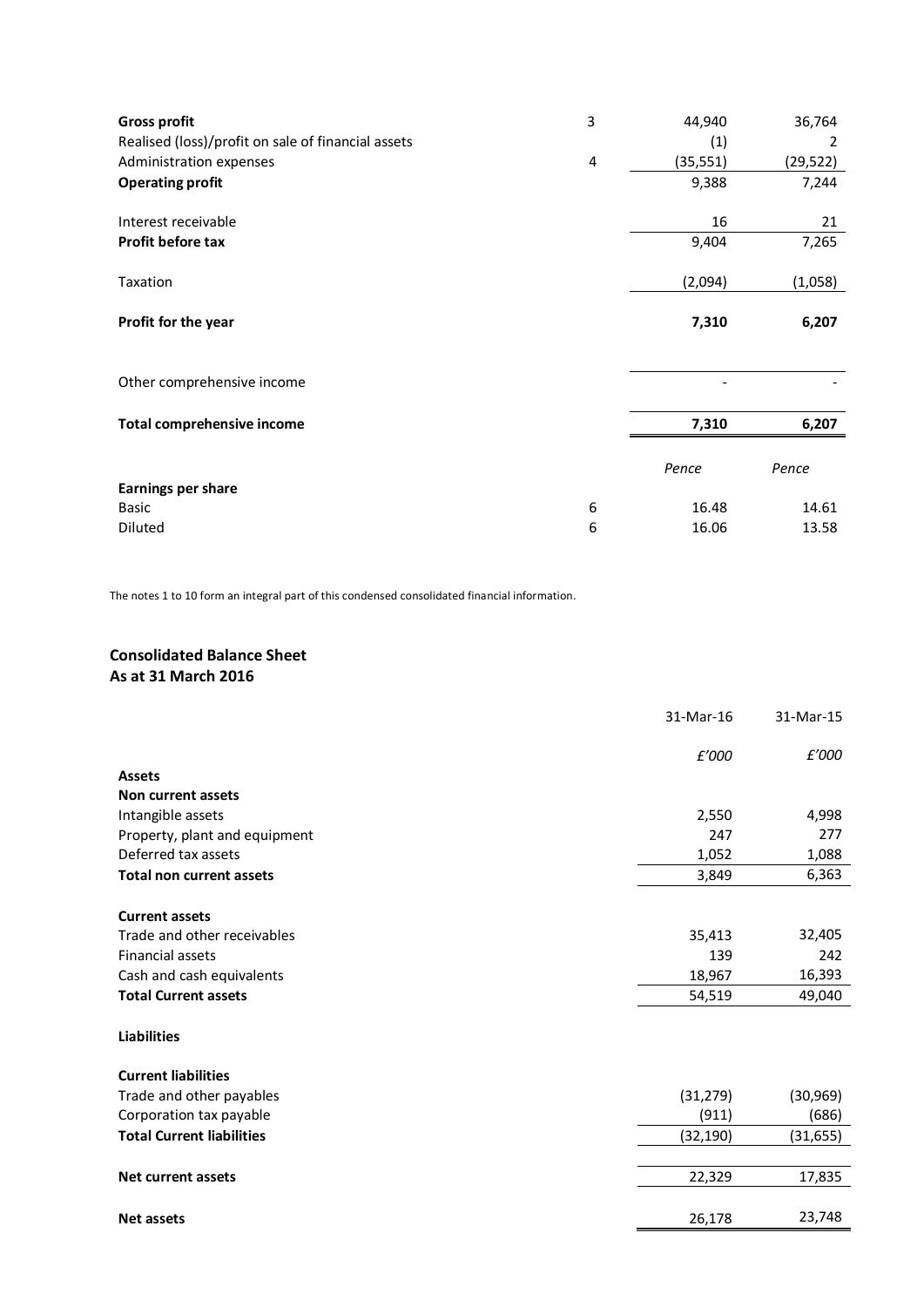| Shareholders' equity attributable to owners of the |          |         |
|----------------------------------------------------|----------|---------|
| parent                                             |          |         |
| Ordinary shares                                    | 454      | 454     |
| Share premium                                      | 17,692   | 17,692  |
| Capital redemption reserve                         | 19       | 19      |
| Retained earnings                                  | 9,330    | 11,395  |
| Own shares held                                    | (1, 317) | (5,812) |
| <b>Total equity</b>                                | 26,178   | 23,748  |

The notes 1 to 10 form an integral part of this condensed consolidated financial information.

## **Consolidated Cash Flow Statement For the year ended 31 March 2016**

|                                                                  | Year      | Year      |
|------------------------------------------------------------------|-----------|-----------|
|                                                                  | ended     | ended     |
|                                                                  | 31-Mar-16 | 31-Mar-15 |
|                                                                  | £'000     | £'000     |
| Cash flows from operating activities                             |           |           |
| Cash received from operations                                    | 48,614    | 41,411    |
| Cash paid in respect of operations                               | (38, 337) | (33, 477) |
| Net cash paid for changes in unit trust receivables and payables | (583)     | (2,964)   |
| Net cash generated from operations                               | 9,694     | 4,970     |
| Interest received                                                | 16        | 21        |
| Tax paid                                                         | (1,833)   | (657)     |
| Net cash generated from operating activities                     | 7,877     | 4,334     |
|                                                                  |           |           |
| Cash flows from investing activities                             |           |           |
| Purchase of property and equipment                               | (93)      | (103)     |
| Purchase of ICIs                                                 | (207)     | (694)     |
| Purchase of seeding investments                                  | (98)      | (180)     |
| Sale of seeding investments                                      | 191       | 4         |
| Net cash used in investing activities                            | (207)     | (973)     |
| Cash flows from financing activities                             |           |           |
| Issue of new shares                                              |           | 30        |
| Purchase of own shares                                           | (1, 136)  | (553)     |
| Dividends paid                                                   | (3,960)   | (1,718)   |
| Net cash used in financing activities                            | (5,096)   | (2, 241)  |
| Net increase in cash and cash equivalents                        | 2,574     | 1,120     |
| Opening cash and cash equivalents*                               | 16,393    | 15,273    |
| <b>Closing cash and cash equivalents</b>                         | 18,967    | 16,393    |
|                                                                  |           |           |

\* Cash and cash equivalents consists only of cash balances.

The notes 1 to 10 form an integral part of this condensed consolidated financial information.

**Consolidated Statement of Change in Equity For the year ended 31 March 2016**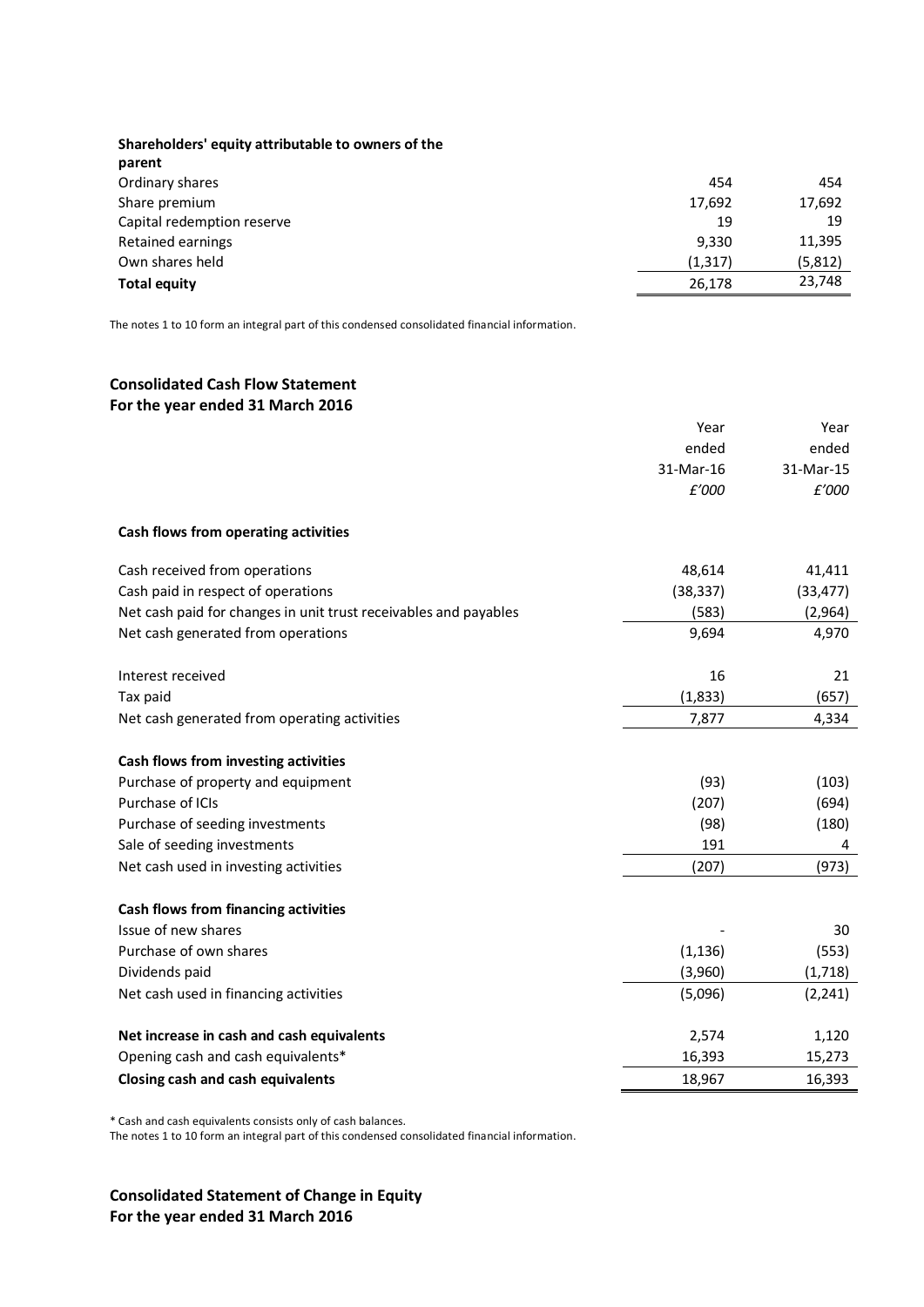|                                |          |              |            |          | Own                      |          |
|--------------------------------|----------|--------------|------------|----------|--------------------------|----------|
|                                | Ordinary | <b>Share</b> | Capital    | Retained | shares                   | Total    |
|                                | shares   | premium      | redemption | earnings | held                     | Equity   |
|                                |          |              |            |          |                          |          |
|                                | £ '000   | £ '000       | £ '000     | £ '000   | £ '000                   | £ '000   |
|                                |          |              |            |          |                          |          |
| <b>Balance at 1 April 2015</b> |          |              |            |          |                          |          |
| brought forward                | 454      | 17,692       | 19         | 11,395   | (5, 812)                 | 23,748   |
|                                |          |              |            |          |                          |          |
| Profit for the year            |          |              |            | 7,310    | $\overline{\phantom{a}}$ | 7,310    |
|                                |          |              |            |          |                          |          |
| Total comprehensive income     |          |              |            |          |                          |          |
| for the year                   |          |              |            | 7,310    | $\overline{\phantom{a}}$ | 7,310    |
|                                |          |              |            |          |                          |          |
| Dividends paid                 |          |              |            | (3,960)  | $\overline{\phantom{a}}$ | (3,960)  |
| Purchase of own shares         |          |              |            |          | (1, 136)                 | (1, 136) |
|                                |          |              |            |          |                          |          |
| Purchase of ICI's              |          |              |            | (5,838)  | 5,631                    | (207)    |
| Equity share options issued    |          |              |            | 423      |                          | 423      |
|                                |          |              |            |          |                          |          |
| Balance at 31 March 2016       | 454      | 17,692       | 19         | 9,330    | (1, 317)                 | 26,178   |

# **Consolidated Statement of Change in Equity For the year ended 31 March 2015**

| Equity share options issued                       |                    |                         |                       | (7,662)<br>305       | 6,968                 | (694)<br>305    |
|---------------------------------------------------|--------------------|-------------------------|-----------------------|----------------------|-----------------------|-----------------|
|                                                   |                    |                         |                       |                      |                       |                 |
| Purchase of ICI's                                 |                    |                         |                       |                      |                       |                 |
| Purchase of own shares                            |                    |                         |                       |                      | (553)                 | (553)           |
| Shares issued                                     | 30                 |                         |                       |                      |                       | 30              |
| Dividends paid                                    |                    |                         |                       | (1,718)              |                       | (1,718)         |
| Total comprehensive income<br>for the year        |                    |                         |                       | 6,207                |                       | 6,207           |
| Profit for the year                               |                    |                         |                       | 6,207                |                       | 6,207           |
| <b>Balance at 1 April 2014</b><br>brought forward | 424                | 17,692                  | 19                    | 14,263               | (12, 227)             | 20,171          |
|                                                   | £ '000             | £ '000                  | £ '000                | £ '000               | £ '000                | £ '000          |
|                                                   | Ordinary<br>shares | <b>Share</b><br>premium | Capital<br>redemption | Retained<br>earnings | Own<br>shares<br>held | Total<br>Equity |

The notes 1 to 10 form an integral part of this condensed consolidated financial information.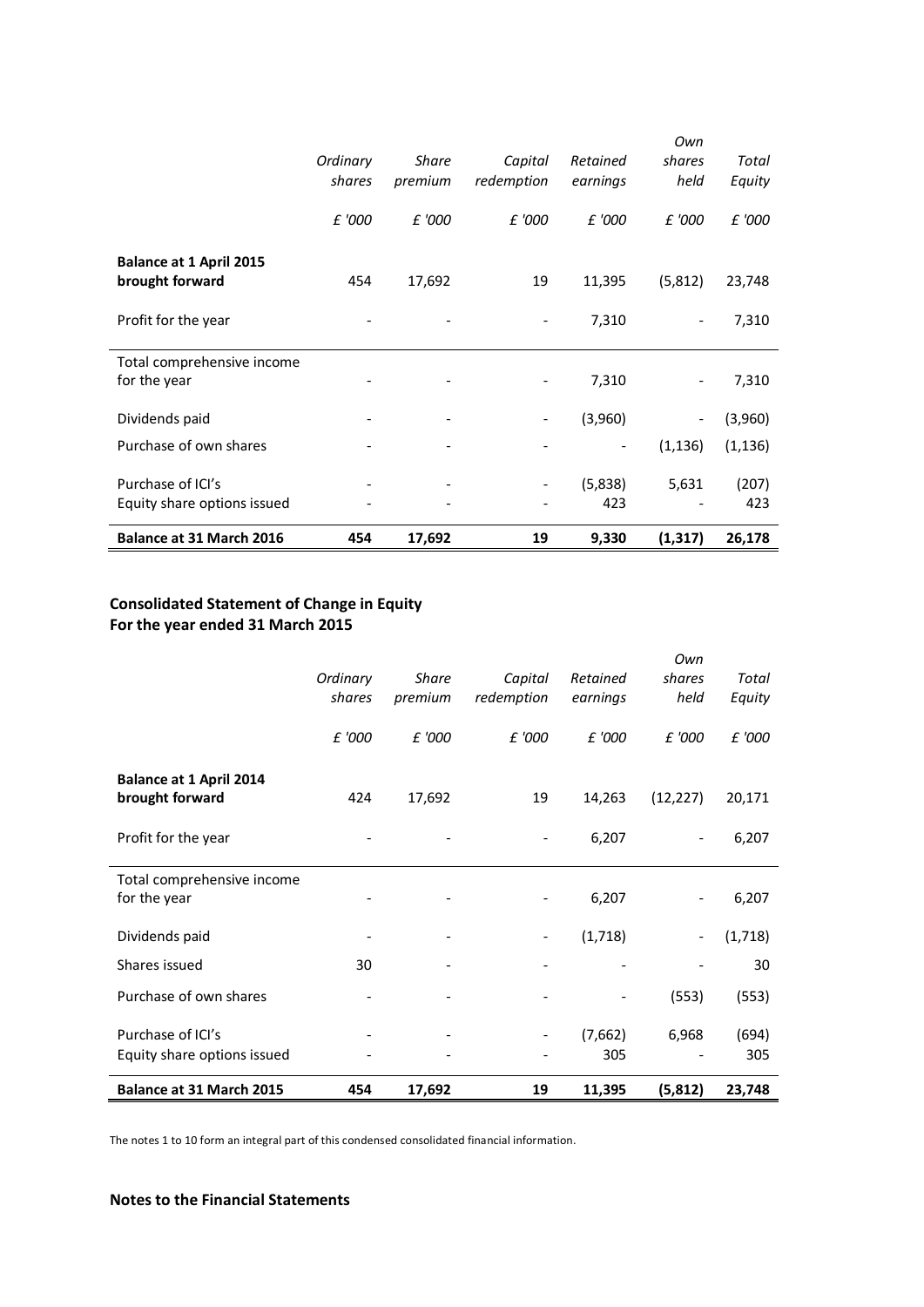## **1. Accounting policies**

The Group's accounting policies are consistent with those set out in the Annual Report and Accounts for the year ended 31 March 2015.

## **2. Segmental reporting**

The Group's operates only in one business segment - Investment management.

The Group offers different fund products through different distribution channels. All financial, business and strategic decisions are made centrally by the Board, which determines the key performance indicators of the Group. The Board reviews financial information presented at a Group level. The Board, is therefore, the chief operating decision-maker for the Group. The information used to allocate resources and assess performance is reviewed for the Group as a whole. On this basis, the Group considers itself to be a single-segment investment management business.

### **3. Revenue (Gross Profit)**

|                           | Year      | Year      |
|---------------------------|-----------|-----------|
|                           | Ended     | ended     |
|                           | 31-Mar-16 | 31-Mar-15 |
|                           | £'000     | £'000     |
|                           |           |           |
| - Revenue <sup>1</sup>    | 37,634    | 33,631    |
| - Performance fee revenue | 7,357     | 3,190     |
| <b>Gross Profit</b>       | 44,991    | 36,821    |

(1) Revenue includes investment management fees, initial charges and commissions and box profits.

#### **4. Administration expenses**

|                                                           | Year ended | Year ended |
|-----------------------------------------------------------|------------|------------|
|                                                           | 31-Mar-16  | 31-Mar-15  |
|                                                           | £'000      | £'000      |
| <b>Employee related expenses</b>                          |            |            |
| Director and employee costs                               | 4,459      | 3,145      |
| Pensions                                                  | 217        | 141        |
| Share incentivisation expense                             | 671        | 562        |
| Severance compensation                                    | 93         | 31         |
|                                                           |            |            |
|                                                           | 5,440      | 3,879      |
| Non-employee related expenses                             |            |            |
| Members drawings charged as an expense                    | 17,665     | 14,502     |
| Professional services (restructuring, acquisition related | 1,884      | 1,840      |
| and other)*                                               |            |            |
| Depreciation and Intangible asset amortisation            | 2,571      | 2,539      |
| <b>Financial Services Compensation Scheme Levy</b>        |            | (135)      |
| Other administration expenses                             | 7,991      | 6,897      |
|                                                           | 35,551     | 29,522     |

\* Includes legal expense relating to a claim made by a former member (see note 8)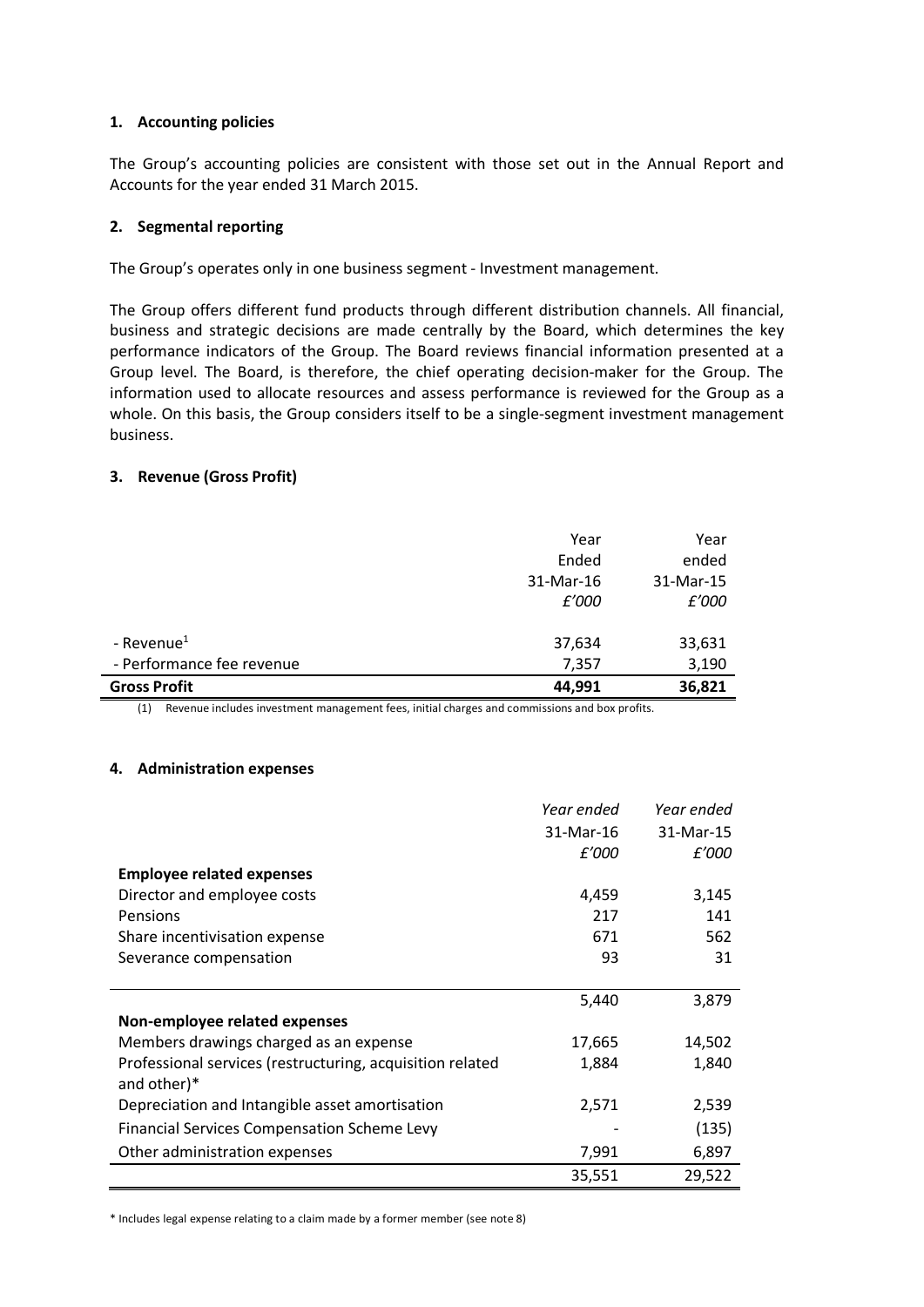## **5. Adjusted profit before tax**

Adjusted profit before tax is disclosed in order to give shareholders an indication of the profitability of the Group, non-cash (depreciation, intangible asset amortisation and share incentivisation related) expenses and non-recurring (acquisition, cost reduction, restructuring, share incentivisation and severance compensation related) expenses ("Adjustments"), and is reconciled in the table below.

|                                                                                    | Year ended | Year ended |
|------------------------------------------------------------------------------------|------------|------------|
|                                                                                    | 31-Mar-16  | 31-Mar-15  |
|                                                                                    | £'000      | £'000      |
|                                                                                    |            |            |
| Profit for the year                                                                | 7,310      | 6,207      |
| Taxation                                                                           | 2,094      | 1,058      |
| Profit                                                                             | 9,404      | 7,265      |
|                                                                                    |            |            |
| Share incentivisation expense                                                      | 671        | 562        |
| Severance compensation                                                             | 93         | 31         |
| Professional services (restructuring, acquisition related and other) $(1)$         | 1,884      | 1,840      |
| <b>Financial Services Compensation Scheme Levy</b>                                 |            | (135)      |
| Depreciation and Intangible asset amortisation                                     | 2,571      | 2,539      |
| Adjustments                                                                        | 5,219      | 4,837      |
|                                                                                    |            |            |
| Adjusted profit before tax                                                         | 14,623     | 12,102     |
|                                                                                    |            |            |
| Interest receivable                                                                | (16)       | (21)       |
| Adjusted operating profit                                                          | 14,607     | 12,081     |
|                                                                                    |            |            |
| Adjusted basic earnings per share <sup>(2)</sup>                                   | 26.38      | 22.51      |
| Adjusted basic earnings per share (excluding performance fees) <sup>(2)(3)</sup>   | 22.07      | 20.56      |
| Adjusted diluted earnings per share <sup>(2)</sup>                                 | 25.70      | 20.92      |
| Adjusted diluted earnings per share (excluding performance fees) <sup>(2)(3)</sup> | 21.50      | 19.10      |

(1) Includes legal expense relating to a claim made by a former member (see note 8)

(2) Assumes a tax rate of 20% (2015: 21%)

(3) Performance fee revenues contribution calculated in line with operating margin of 33% (2015: 33%)

#### **6. Earnings per share**

The calculation of basic earnings per share is based on profit after taxation for the year and the weighted average number of Ordinary Shares in issue for each period. The weighted average number of Ordinary Shares was 44,346,674 for the year (2015: 42,472,053). Shares held by the Liontrust Asset Management Employee Trust are not eligible for dividends and are treated as cancelled for the purposes of calculating earnings per share.

Diluted earnings per share is calculated on the same basis as set out above, after adjusting the weighted average number of Ordinary Shares for the effect of options to subscribe for new Ordinary Shares or Incentive Capital Interests or Ordinary Shares held in the Liontrust Asset Management Employee Trust that were in existence during the year ended 31 March 2016. The adjusted weighted average number of Ordinary Shares so calculated for the year was 45,518,720 (2015: 45,700,575). This is reconciled to the actual weighted number of Ordinary Shares as follows: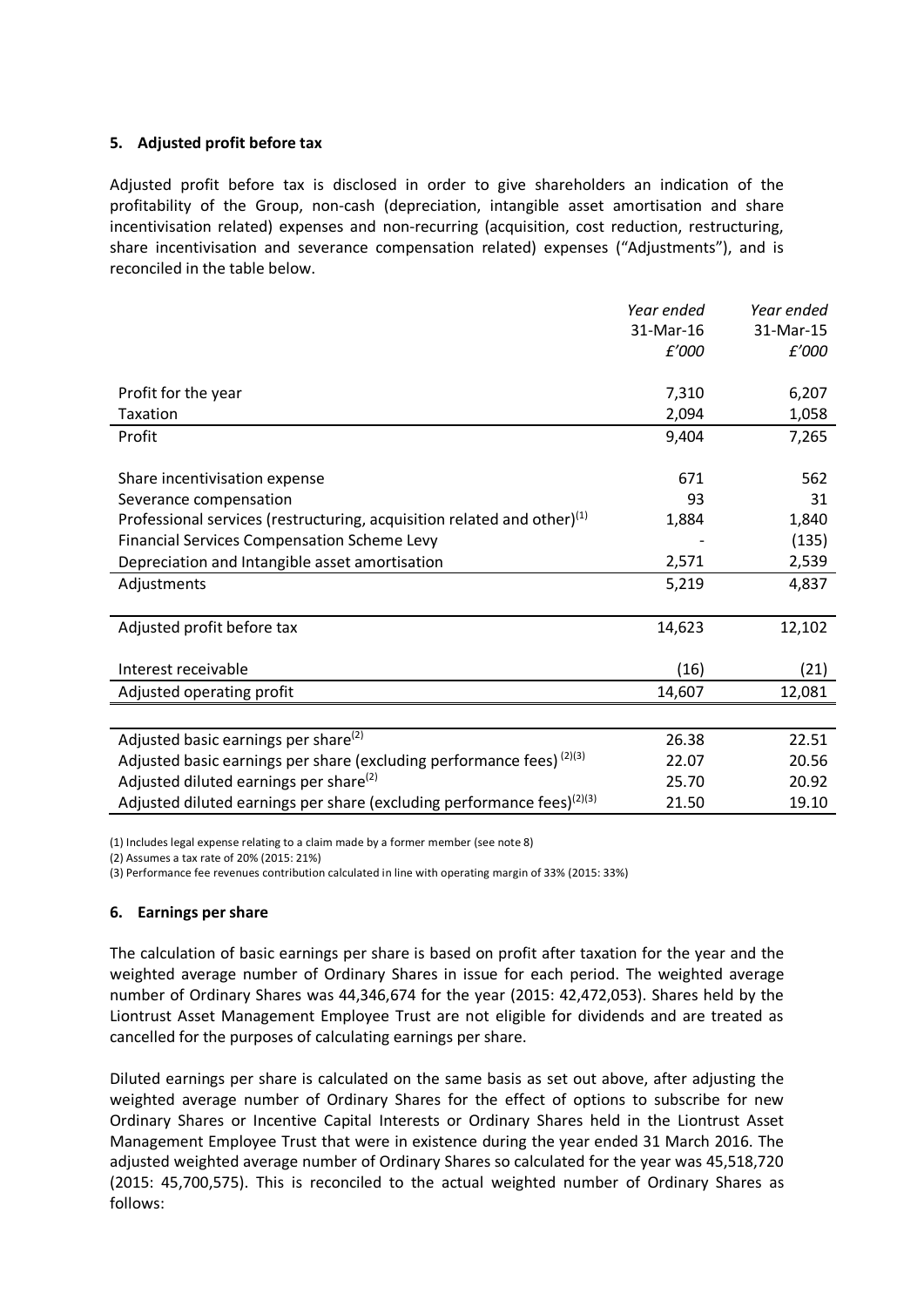|                                                                   | 2016<br>number | 2015<br>number |
|-------------------------------------------------------------------|----------------|----------------|
| Weighted average number of Ordinary Shares                        | 44,346,674     | 42,472,053     |
| Weighted average number of dilutive Ordinary shares under option: |                |                |
| - to the Liontrust Senior Incentive Plan                          |                | 745,012        |
| - to the Liontrust Incentive Plan                                 |                | 66,587         |
| - to the Liontrust Option Plan                                    | 37,062         | 39,358         |
| - to the Liontrust Members Incentive Plan                         | 810,382        | 2,346,713      |
| - to the Deferred Bonus and Variable Allocation Plan              | 324,602        | 30,852         |
| Adjusted weighted average number of Ordinary Shares               | 45,518,720     | 45,700,575     |

Based on the total profit for the year of £7,310,000 (2015: £6,207,000)

|                            | 2016  | 2015  |
|----------------------------|-------|-------|
|                            | pence | Pence |
|                            |       |       |
| Basic earnings per share   |       |       |
|                            | 16.48 | 14.61 |
| Diluted earnings per share | 16.06 | 13.58 |

## **7. Financial assets**

The Group holds financial assets that have been categorised within one of three levels using a fair value hierarchy that reflects the significance of the inputs into measuring the fair value. These levels are based on the degree to which the fair value is observable and are defined as follows:

- a) Level 1 fair value measurements are those derived from quoted prices (unadjusted) in active markets for identical assets and liabilities;
- b) Level 2 fair value measurements are those derived from inputs other than quoted prices included within level 1 that are observable for the asset or liability, either directly (i.e. as prices) or indirectly (i.e. derived from prices); and
- c) Level 3 fair value measurements are those derived from valuation techniques that include inputs for the asset or liability that are not based on observable market data.

As at the balance sheet date all financial assets are categorised as Level 1.

# Assets held as available-for-sale:

The Group's assets held as available-for-sale represent shares in the Liontrust GF Asia Income Fund, the GF Macro Equity Income Fund, the GF Global Strategic Equity Fund, the GF UK Growth Fund, the GF Global Income Fund and the GF Global water & agriculture Fund (all sub-funds of Liontrust Global Funds PLC) and are valued at bid price). The gain on the fair value adjustments during the year net of tax was £nil (2015:£nil). Foreign currency assets are translated at rates of exchange ruling at the balance sheet date.

## **8. Contingent assets and liabilities**

The Group can earn performance fees on some of the segregated and fund accounts that it manages. In some cases a proportion of the fee earned is deferred until the next performance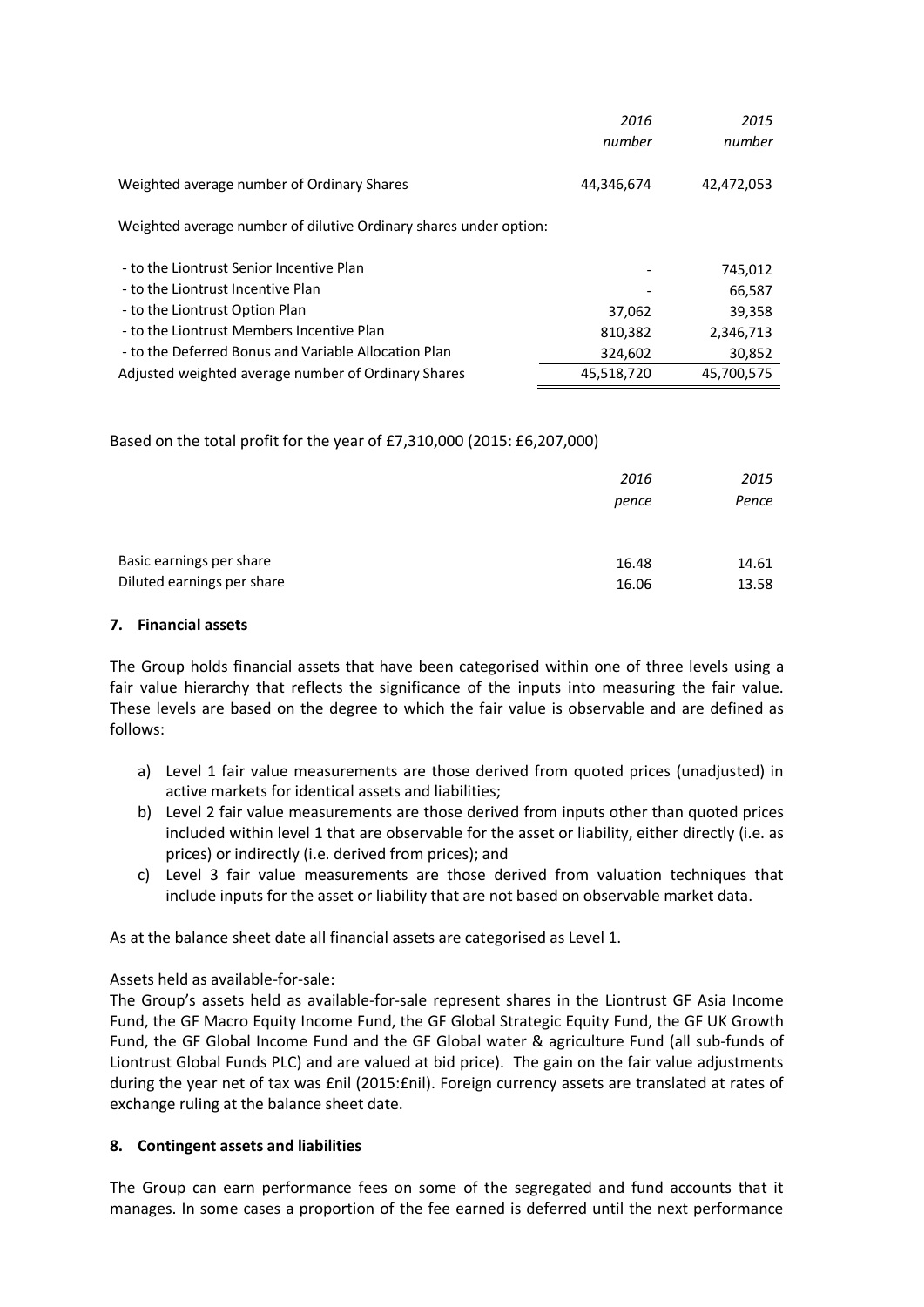fee is payable or offset against future underperformance on that account. As there is no certainty that such deferred fees will be collectable in future years, the Group's accounting policy is to include performance fees in income only when they become due and collectable and therefore the element (if any) deferred beyond 31 March 2016 has not been recognised in the results for the year.

In the normal course of business a contingent liability has arisen in relation to a claim made by a former member against Liontrust Asset Management Plc, Liontrust Investment Partners LLP ("LIP"), Liontrust Investment Services Limited and the individual members of LIP. As the timing and amount of any potential liability is unknown and cannot be reliably estimated at this stage they are not disclosed.

A contingent liability has arisen in relation to a tax covenant claim by Walker Crips Group Plc in relation to the acquisition of Walker Crips Asset Managers Limited in April 2012 and for which the underlying basis of the claim is unclear at this time. As the timing and amount of any potential liability is unknown and cannot be reliably estimated at this stage, it is not disclosed.

A contingent liability has arisen in relation to expense caps which are payable to the Offshore funds where expenses for each fund exceed the agreed total expense ratio as set out in the Prospectus. In accordance with the Prospectus, the amount payable to the Offshore funds has not crystallised for certain funds at 31 March 2016, the potential liability is unknown and cannot be reliably estimated and has therefore not been disclosed.

### **9. Key risks**

The Directors have identified the risks and uncertainties that affect the Group's business and believe that they are substantially the same for this year as the current risks as identified in the 2015 Annual Report and Accounts. These can be broken down into risks that are within the management's influence and risks that are outside it.

Risks that are within management's influence include areas such as the expansion of the business, prolonged periods of under-performance, loss of key personnel, human error, poor communication and service leading to reputational damage and fraud.

Risks outside the management's influence include falling markets, terrorism, a deteriorating UK economy, investment industry price competition and hostile takeovers.

Management monitor all risks to the business, they record how each risk is mitigated and have warning flags to identify increased risk levels. Management recognise the importance of risk management and view it as an integral part of the management process which is tied into the business model.

## **10. Directors responsibility statement**

To the best of their knowledge and belief, the Directors confirm that:

The consolidated financial statements of Liontrust Asset Management PLC, prepared on a going concern basis in accordance with IFRS as adopted by the EU, give a true and fair view of the assets, liabilities, financial position and profit of Liontrust Asset Management PLC and the undertakings included in the consolidation taken as a whole;